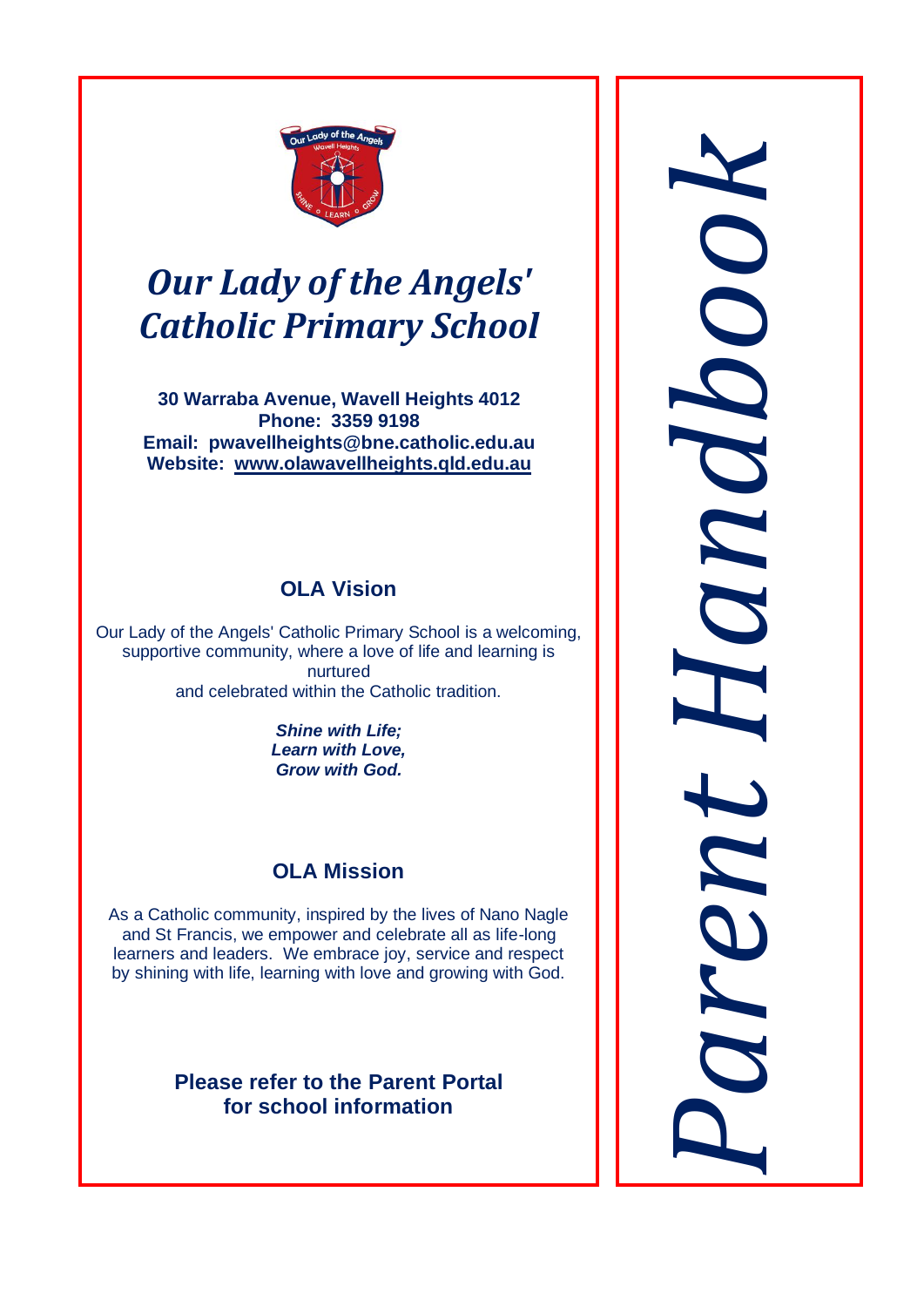## **WELCOME TO OUR LADY OF THE ANGELS' SCHOOL**

Our Lady of the Angels' Catholic Primary School is an Archdiocesan school. As such, we act as an evangelical ministry of the Catholic Church. Within an increasingly secular and pluralist society, Catholic schools continue to be sustained by religious conviction and mission, and seek to activate and inspire informed and responsive participants within a global society. The identified priorities, concerns and actions of all members within our community contribute to the ever-evolving expression and witness of OLA's Catholic school identity. The integral interplay of life and culture is a dominant theme within the Congregation for Catholic Education publications, offering insight into how we express Catholic identity as a school. As a Catholic school community we are called to be active participants, inspired by the example of Christ as shared in the Gospel.

Each of us plays a vital role in creating the culture of this school by contributing to the quality outcomes desired for all community members. It is acknowledged that we act with integrity and in a professional manner, providing positive role models within our community. Everyone in our community plays a vital role in enhancing the teaching and learning that takes place at OLA, as well as the Catholic culture and identity of this school. We wish to bring a sense of creativity, relevance and rigour to our learning context, which cannot adequately be captured in words.

In the spirit of Nano Nagle and St Francis let us ensure that the learning environment at OLA reflects our school motto, as we:

"Shine with Life; Learn with Love; Grow with God"

Nick Hurley Principal

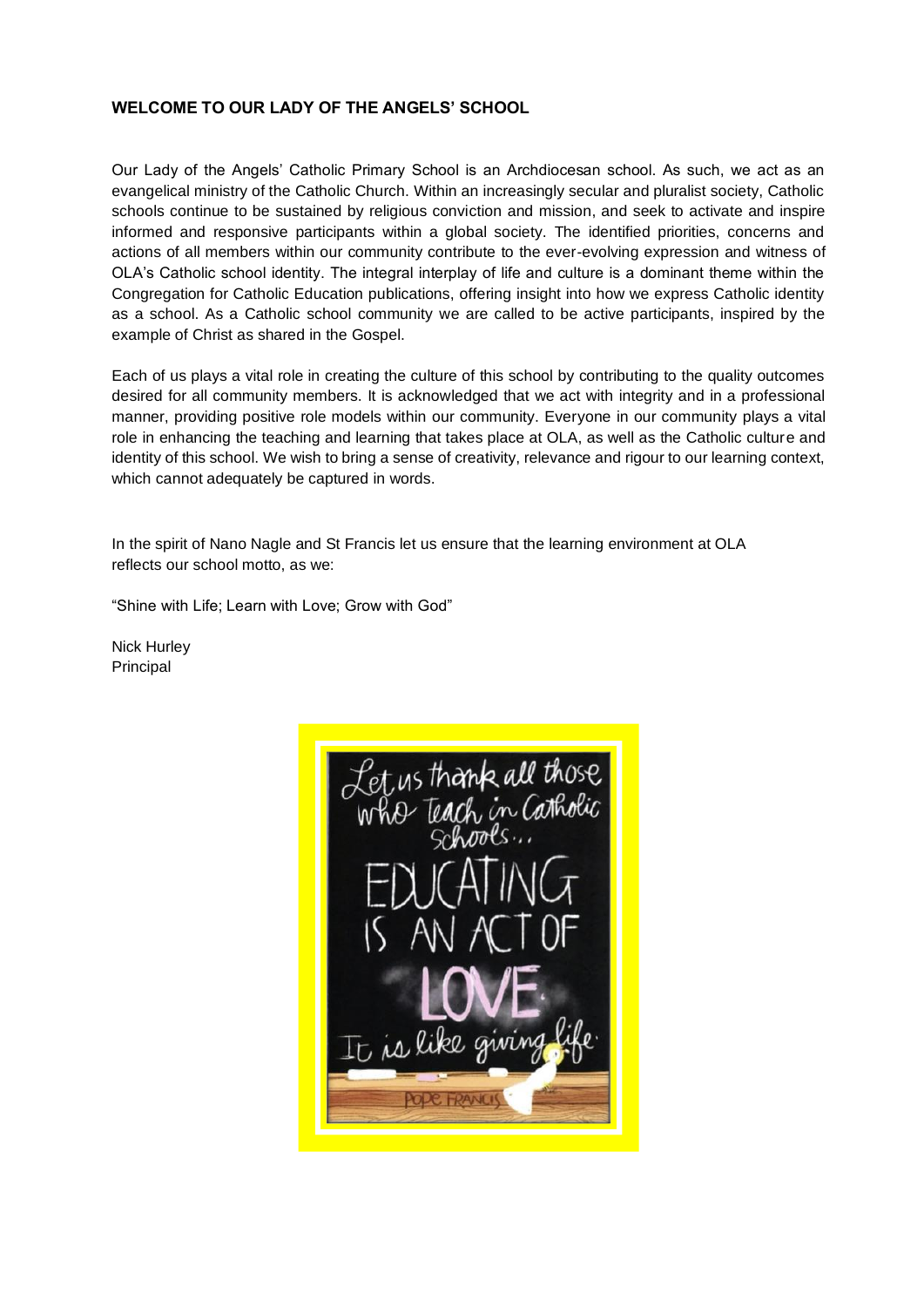

## *Our Lady of the Angels' Catholic Primary School Culture Statement*

At Our Lady of the Angels' Catholic Primary School, inspired by the Franciscan and Presentation charism, we are a community where all members 'shine, learn and grow'.

We believe in our symbols; the cross, the lantern, the flora and fauna, which highlight the message of Jesus Christ, the uniqueness of every individual and the vital importance of learning across all facets of life. We follow in the example of St. Francis of Assisi and Nano Nagle as we authentically promote future focussed learning, responsive to the needs of our time.

We believe in creating ways of working, processes and systems that connect us with our Brisbane Catholic Education motto to teach, challenge and transform. Our ways of working together promote a structure and passion for contemporary learning and teaching.

With strong pedagogical practice, connected to our learners and to system expectation, we empower all learners. We recognise what best practice in learning and teaching looks, sounds and feels like, within this professional learning community. We are creative, persistent, reflective, self-directed and collaborative learners who are committed to refining our expertise, informed by past experiences and future aspirations.

At Our Lady of the Angels', we are a student-centred community; friendly, safe, healthy, responsible and proud. We acknowledge our connections to Christ, Charism, Country and Community as we celebrate a collective responsibility for every family in our care.

**Our parish school community is inspired by the Brisbane Catholic Education Vision:**

*'Brisbane Catholic Education is a faith-filled learning community creating a better future'*

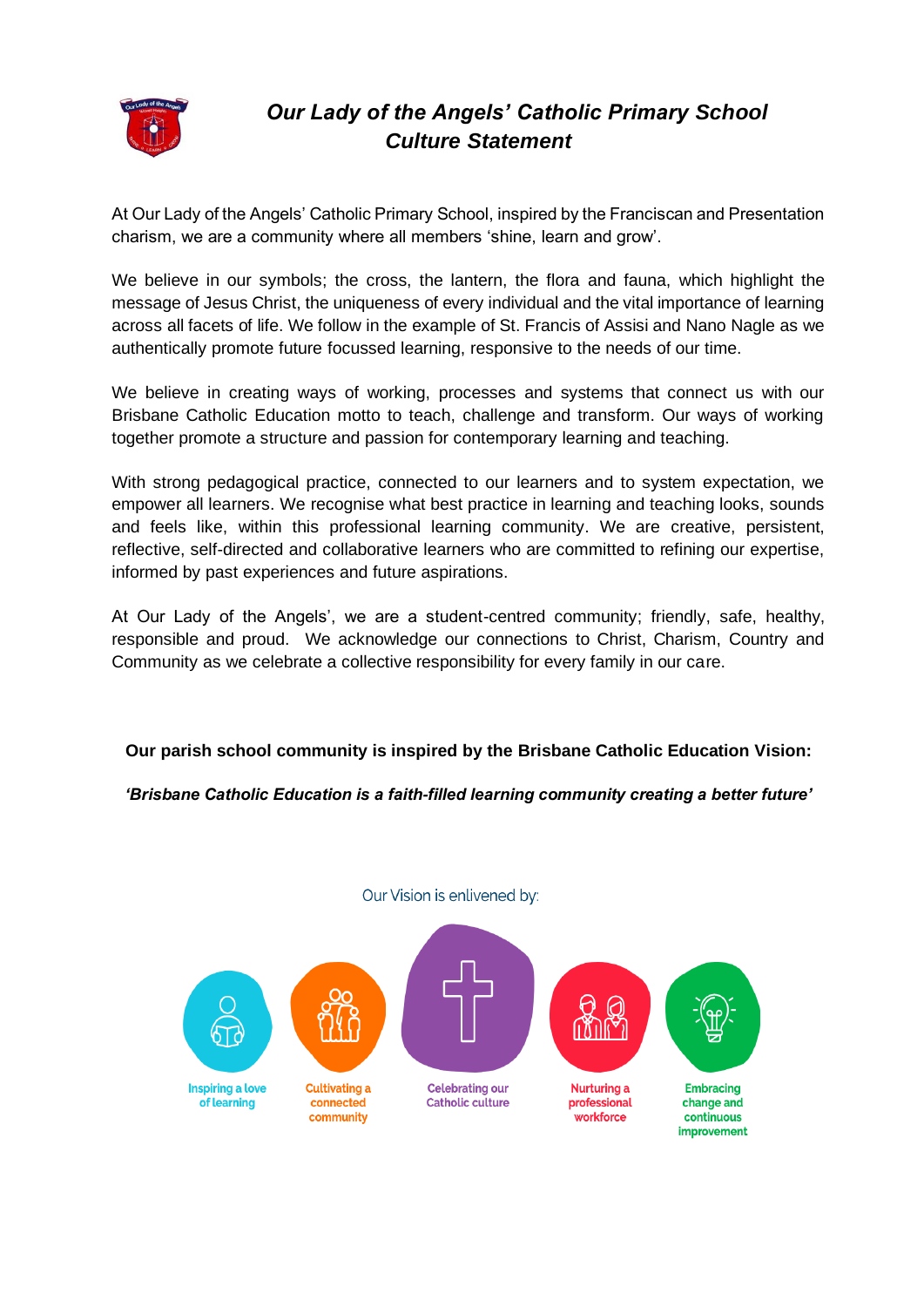# **CELEBRATING OUR CATHOLIC CULTURE AND CULTIVATING A CONNECTED COMMUNITY**



# **Humble Beginnings Contemporary Presence Courageous Future**

The land on which Our Lady of the Angels' Catholic Primary School is located was first inhabited by the Turrbal Peoples. It was later farmed by German Settlers, before being purchased by Archbishop Duhig. In 1937 the Franciscan Friars built the original church named after St Paschal. In 1950 the new building was opened with the church on the ground floor and classrooms on the second floor. Our Lady of the Angels School was opened by the Presentation Sisters in January 1950 with 270 students in attendance. We therefore celebrate a dual charism of Franciscan and Presentation traditions.

 $1950 - 2020$ 

Our classes are named Our Lady (O), Francis (F), Paschal (P) and Nagle (N). We celebrate the Feast of St Paschal on the 17<sup>th</sup> May and the Feast of Our Lady of the Angels is celebrated on the 2<sup>nd</sup> August (which often coincides with Catholic Education Week – Week 3 Term 3). We celebrate St Francis' Feast Day each year with a Pet Mass early in October (Feast Day 4<sup>th</sup> October). In the Presentation tradition we celebrate the Feast of the Blessed Virgin Mary on 21st November.

Inspired by Christ and his faithful followers we embrace a whole school approach to the teaching and learning of Catholic Social Teachings. We also emphasise the importance of embedding Catholic perspectives across the curriculum. The Catholic social teachings inform our decision making and ways of interacting in our wider community.

Catholic Social Teachings are taught with a whole school approach following the Liturgical Years. Sacred Time liturgies, Assembly notices and Newsletter articles make regular reference to Catholic Social Teaching to enhance a common language and understanding between all community members.

| Liturgical Year: | Semester One:                    | Semester Two:               |
|------------------|----------------------------------|-----------------------------|
|                  | Common Good                      | Solidarity                  |
|                  | Preferential Option for the Poor | Dignity of the Human Person |
|                  | Subsidiarity and Participation   | Kinship with Creation       |

When we teach about our founders, the traditions of their charism and Catholic social teachings we ensure that the teaching and learning replicates the nested sequence of the Australian Curriculum. This ensures that students are exposed to a consistent and developmentally appproriate level of content and skills, building on their understanding of and connections to their world (Prep), through to Asia and the wider world (Year 6).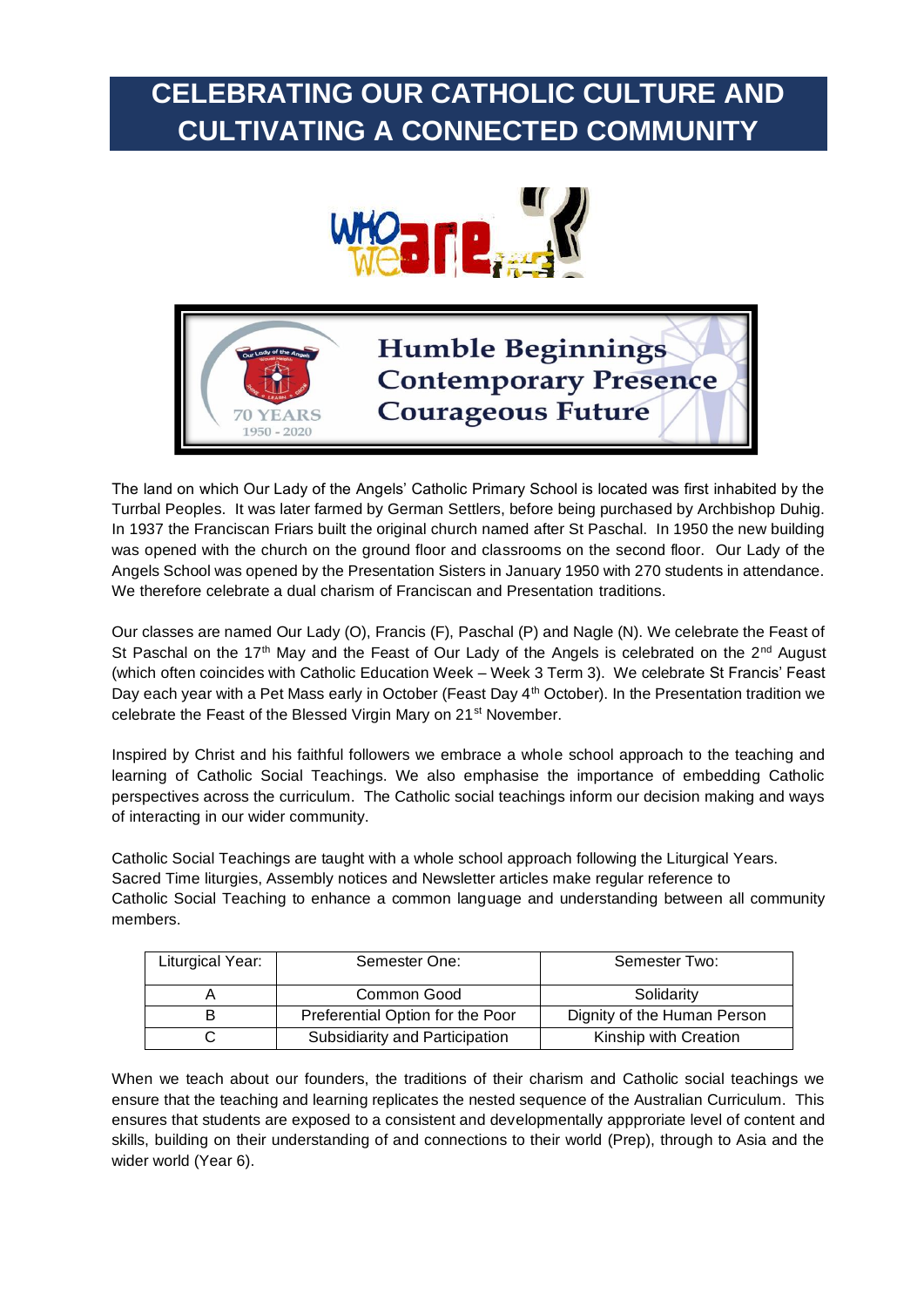

**Class Prayer:** Each classroom must have a visible prayer space which reflects the liturgical seasons and displays symbols and artefacts of the Christian tradition. Class prayer provides a daily opportunity to share prayers of praise and petition. Morning and afternoon prayer, Grace and Franciscan Five each provide an opportunity to gather in prayer.

**Sacred Time Liturgy:** Class liturgies celebrate the traditions and rituals which reflect the liturgical calendar and the Religious Education Curriculum. Each week the whole school joins to celebrate Children's Liturgy. This valuable communal prayer experience increases the understanding of liturgy, as well as seeks active participation in the contemporary expression of prayer and reflection.

**Parish Mass:** Classes are invited to participate in Parish Mass. This is rostered to reflect classroom learning, Sacramental preparation, Holy Days of Obligation and/or Feast Days.

## **Social Justice Activities:**

At OLA we support the following Catholic organisations by encouraging community members to actively participate in raising awareness of issues of injustice and contribute through acts of charity.

| Term 1:                                 | Term $2$ :                             |
|-----------------------------------------|----------------------------------------|
| Caritas - Project Compassion            | St Vincent de Paul - Winter Appeal     |
|                                         |                                        |
| Term 3:                                 | Term $4$ :                             |
| Presentation Sisters - Ningil Bread Day | Catholic Mission - Soctober            |
|                                         | St Vincent de Paul - Christmas Hampers |

## **Student Awards:**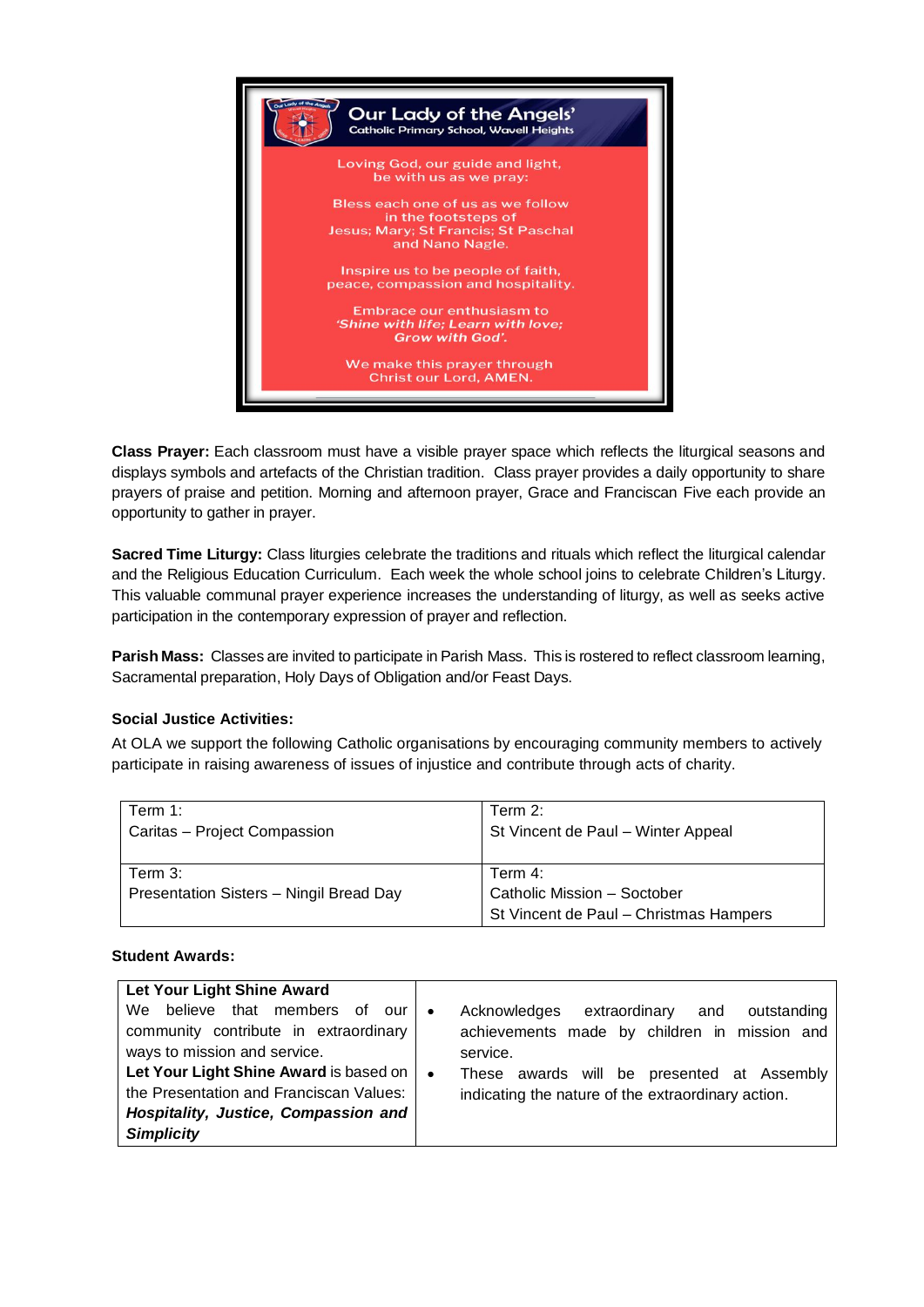| Weekly Class Awards based on the           |  |                                                    |
|--------------------------------------------|--|----------------------------------------------------|
| <b>OLA Learning Attributes</b>             |  | Classroom Teacher selects a student who has        |
| We believe that every child is deserving   |  | demonstrated the Learning Attribute for that week. |
| of an award to celebrate the way they      |  |                                                    |
| have embraced and demonstrated a           |  | One child from every class each week is            |
| particular Learning Attribute. Learning    |  | acknowledged at assembly.                          |
| attribute awards include:                  |  |                                                    |
| Creative Approach to Learning<br>$\circ$   |  |                                                    |
| Collaborative Approach to<br>$\circ$       |  |                                                    |
| Learning                                   |  |                                                    |
| Persistent Approach to Learning<br>$\circ$ |  |                                                    |
| Self-Directed Approach to<br>$\circ$       |  |                                                    |
| Learning                                   |  |                                                    |
| Reflective Approach to Learning<br>$\circ$ |  |                                                    |
|                                            |  |                                                    |

## **Positive Behaviours for Learning (PB4L):**

All staff and parents have a duty to guide, support and direct our children, so that their self-concept, dignity and sense of belonging can develop positively within the school community. The school motto, '*Shine with life; Learn with Love; Grow with God'* is lived out in the daily practices of all in the school community.

At OLA, our goal is to assist students to be independent and self-directed learners. We use the BCE endorsed strategy, Positive Behaviours For Learning, to engage and encourage students. PB4L is about people, practices and processes, focusing on the way we work, rather than providing a program for implementation.

Integrated into the PB4 Learning strategy are:

- o A focus on learning
- o Capability building
- o Comprehensive use of data
- o Identifying and implementing evidence-based practice

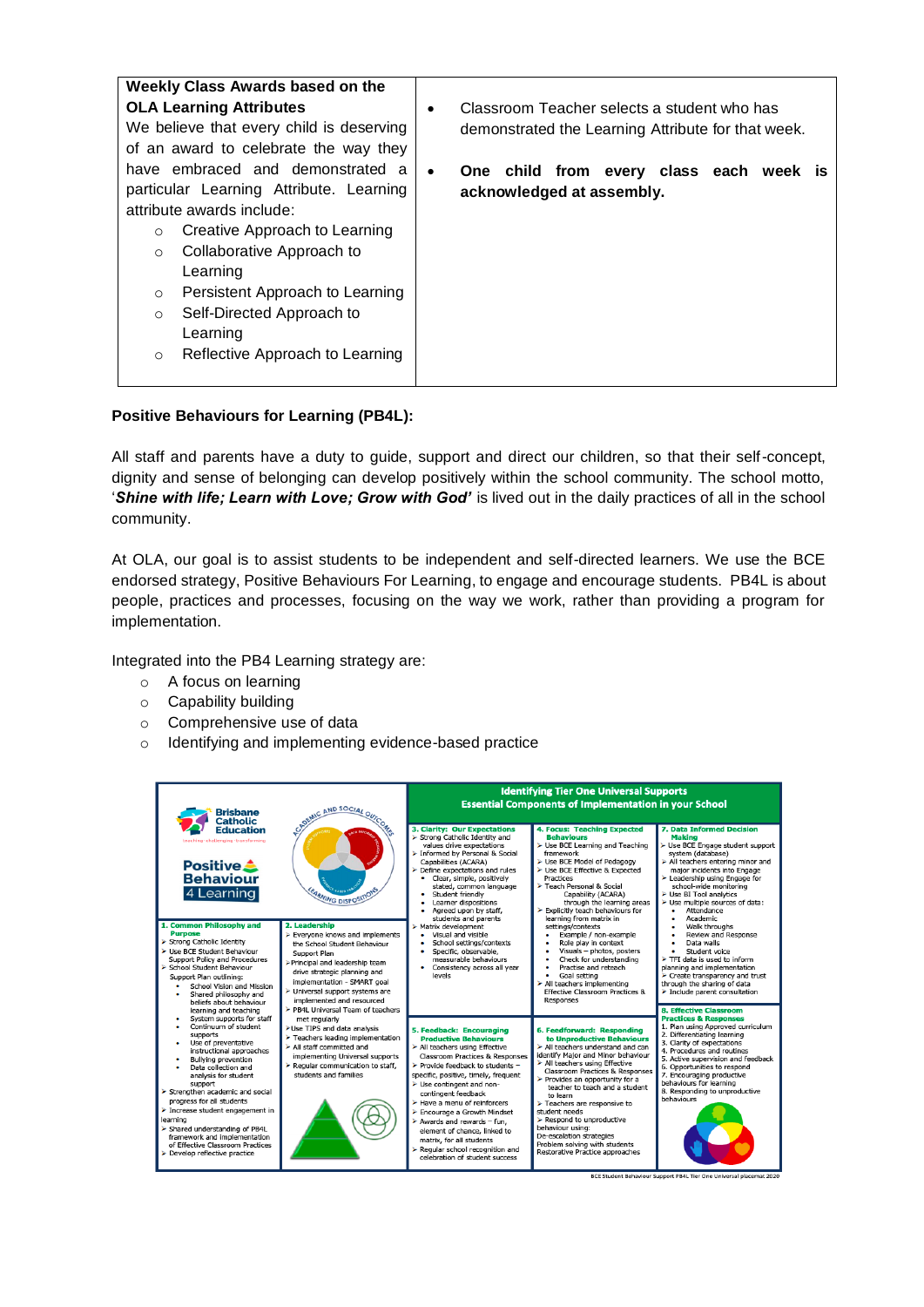An important component of PB4L is the continuum of behavioural supports, acknowledging that students need differing levels of behavioural interventions (in the same way adjustments are made to accommodate teaching and learning). The connected continuum informs our school staff regarding each level of support, linked to the behaviour plan. In this way, behavioural strategies will become life-long skills, able to be transferred in other contexts. Restorative Justice is developed on a philosophy that focuses on building, maintaining and valuing relationships, providing a framework which fosters forgiveness and peacemaking. It is about building communities of care, whereby individuals are accountable for their actions while focusing upon repairing and strengthening relationships.



**Establishing Behavioural Expectations** 

At Our Lady of the Angels' there are many ways that staff establish the behavioural expectations of our children including:

- Using the school PB4L OLA Matrix
- Explicit teaching of school and classroom rules and expectations
- Reinforcing positive behaviours
- Explaining why a behaviour is expected or a consequence is necessary
- Using appropriate consequences when behaviour expectations are not met
- Empowering children to take responsibility for their actions using restorative justice practices
- Using effective communication and sharing a common language about behaviour in our school community
- Promoting the responsible use of digital technologies through Digital Citizenship.

To support our students in being active and engaged members of OLA, we link the PB4L Matrix with Our Learning Attributes (OLA's) and the OLA Hi-Five.

| <b>THE OLA'S Our Learning Attributes</b> |                                                 |  |  |  |
|------------------------------------------|-------------------------------------------------|--|--|--|
| Creative Approach to Learning            | Seek creative ways to solve problems            |  |  |  |
| Collaborative Approach to Learning       | Work effectively with others                    |  |  |  |
| Persistent Approach to Learning          | Strive to do our best with a 'can-do' approach  |  |  |  |
| Self-Directed Approach to Learning       | Develop independence in our learning            |  |  |  |
| Reflective Approach to Learning          | Take time to reflect on and refine our learning |  |  |  |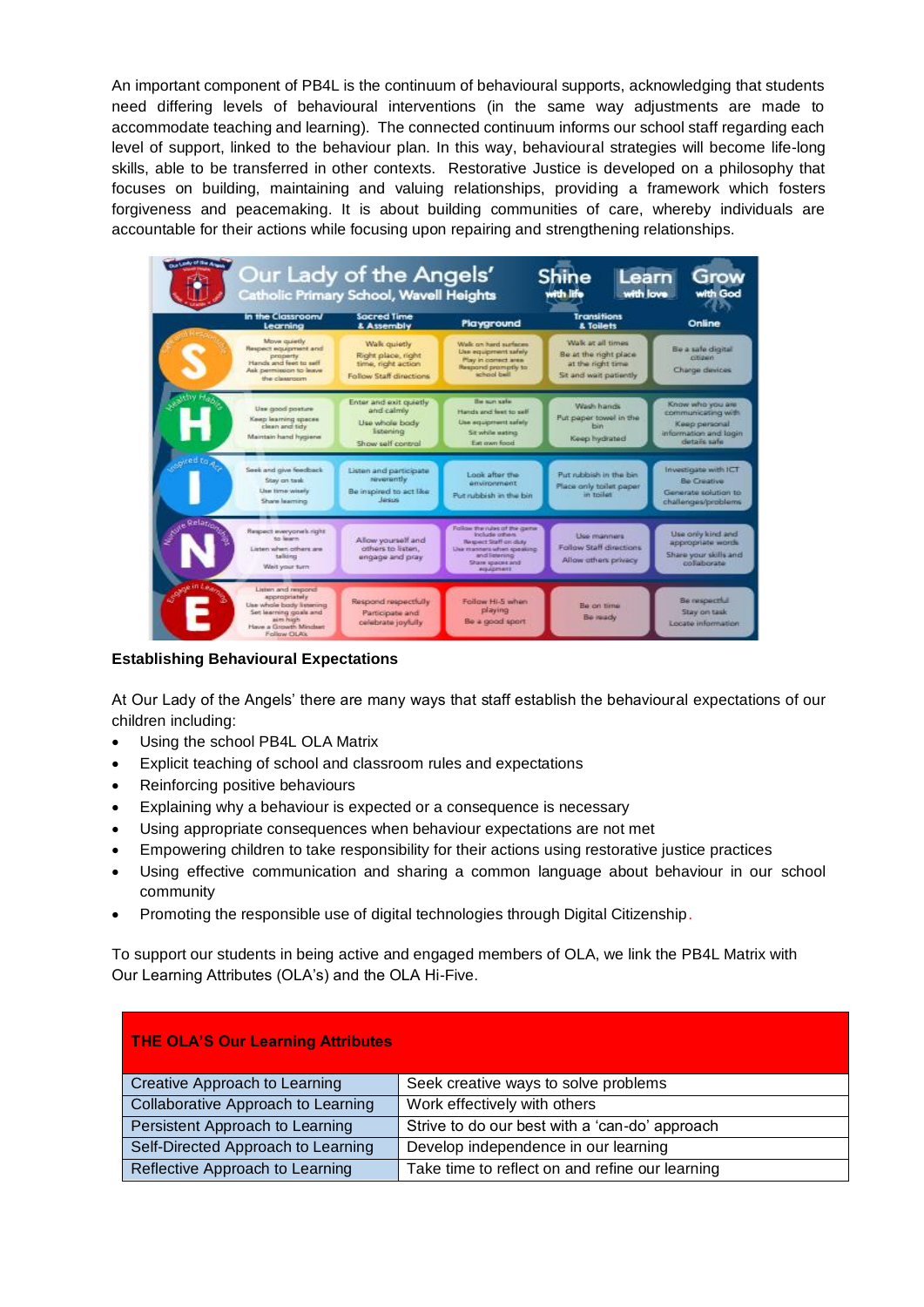

## **Community Groups at OLA**

## **School Board**

The OLA School Board exists as a group of members who are either ex-officio, such as Principal and Parish Priest or elected/invited members who act in an advisory/support capacity for the Principal. The Board utilises the shared wisdom of decision-making model, with its main focus areas being school finance and policy. This group meets once per term, with terms of appointment dependant on the needs of the school.

## **Parents and Friends Association**

As a school we promote productive partnerships with parents. The P&F committee is the executive parent body within the school. Executive positions consist of:

- o *President*
- o *Vice President*
- o *Secretary*
- o *Treasurer*

The P&F meet on the second Tuesday of each month. Parents are always encouraged to attend. There are sub-groups of the P&F in which parents are able to play an active role.

## **Volunteers**

Any external consultant, volunteer or other personnel accessing the school grounds must download and read the Code of Conduct for Volunteers and Other Personnel. This can be found on the Brisbane Catholic Education website –

[https://www.bne.catholic.edu.au/students-parents/student-protection/Pages/Student-Protection-and-](https://www.bne.catholic.edu.au/students-parents/student-protection/Pages/Student-Protection-and-Code-of-Conduct-Training-for-Volunteers-and-Other-Personnel.aspx)[Code-of-Conduct-Training-for-Volunteers-and-Other-Personnel.aspx](https://www.bne.catholic.edu.au/students-parents/student-protection/Pages/Student-Protection-and-Code-of-Conduct-Training-for-Volunteers-and-Other-Personnel.aspx)

A copy of the certification of course completion must be submitted to the school office.

For adult volunteers, other than current parents of an OLA student, it is necessary to hold or obtain a current Blue Card.

Some roles that a volunteer may undertake include:

- Assist in a class or year level activity or event
- Accompany students to a sporting activity or excursion
- Tuckshop
- Library assistance

#### **Care and Concern**

Care and Concern is a group of volunteer parents from our school and parish community who help other families when they are experiencing short term hardships, illness or tragedy. The volunteers assist by providing meals, transport or helping in any practical and respectful ways.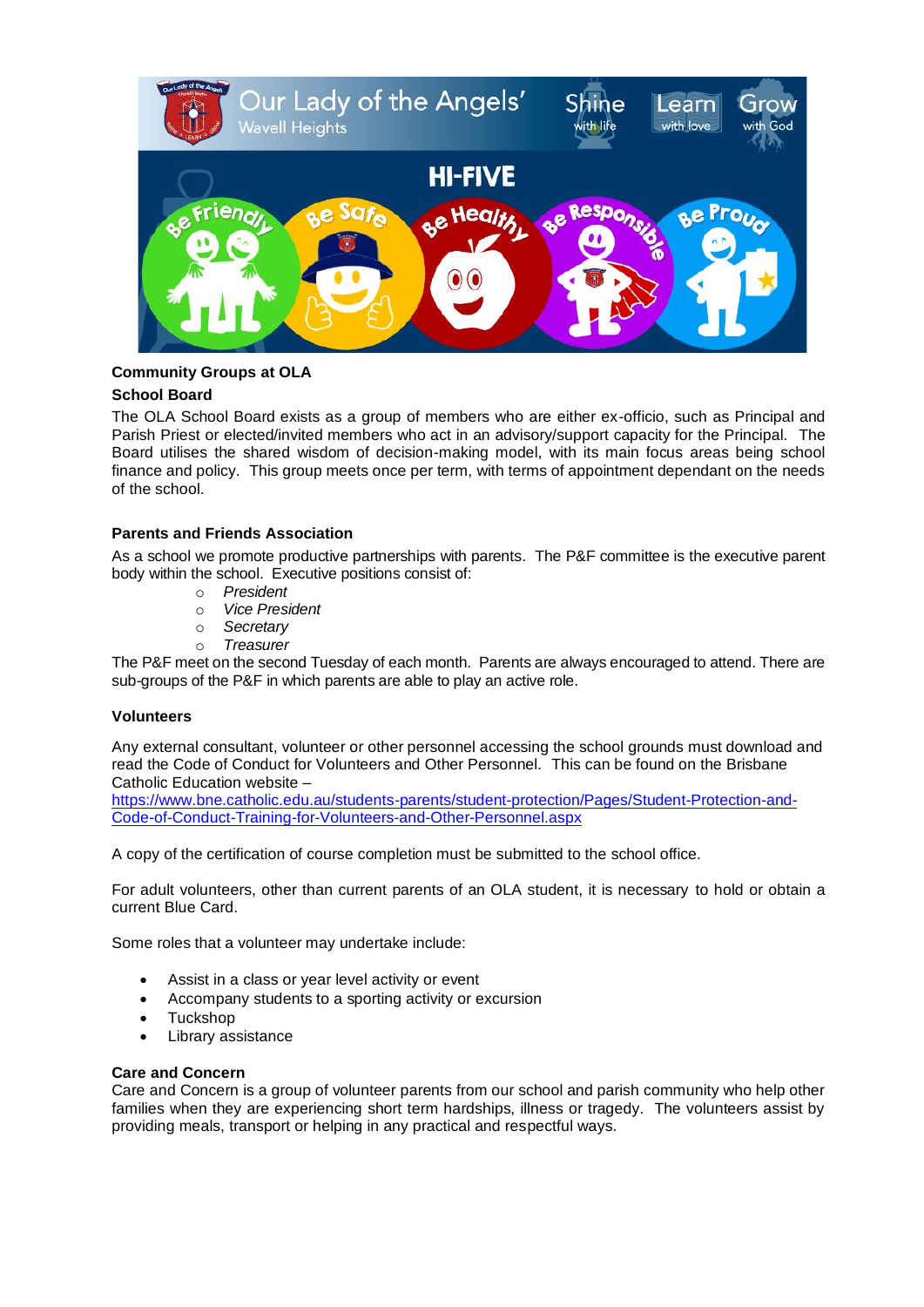# **Curriculum and Reporting**

## **CURRICULUM STRUCTURE**



At OLA our learners are at the core of what we do. Our teachers plan, teach, assess and report using the [Australian Curriculum and the Religious Education](https://curriculum.bne.catholic.edu.au/)  [Curriculum from the Brisbane Archdiocese.](https://curriculum.bne.catholic.edu.au/)

At OLA a contemporary Catholic perspective and world view is celebrated and embedded throughout the whole Curriculum. Catholic Education aims to grow and develop the whole person, informed by an understanding that all are made in the image and likeness of God, therefore worthy of innate dignity. The aim of Catholic Education is to prepare all community members for active and faithinformed participation in an ever-evolving society.

**From Prep – Year 6, the Curriculum Learning Areas include:**

OLA follows the indicative [time allocation advice](https://kweb.bne.catholic.edu.au/LandT/LearningTeaching/Planning/Documents/ADVICE%20PROVIDED%20T%20O%20SCHOOLS%20ABOUT%20INDICATIVE%20TIME%20ALLOCATIONS.pdf) of Australian Curriculum, Assessment and Reporting Authority (ACARA) and Brisbane Catholic Education (BCE) to ensure allocated curriculum delivery for each learning area.

At OLA, all Prep to Year 6 students participate in weekly specialist lessons (PE, French, Music, E-Learning [digital technology] and Library). This time allocation is utilised by classroom teachers for the planning and preparation of curriculum delivery.

## **Music**

Each class participates in a weekly music program conducted by our music specialist for Prep to Year 6, ensuring a quality music education is available to all students. A Choral programme exists for children from Year 3- Year 6.

An instrumental program also exists for children with lessons conducted in school time. Children are responsible for having their own instruments and are provided with a timetable established by the external Co-curricular Instrumental Music Teacher.

## **Swimming**

Children in Year 3 - 6 classes attend three swimming lessons per week over three weeks in Term 1, and Prep – Year 2 children attend in Term 4. A swimming levy is incorporated in the school fees, which covers coaching and transportation to the Nudgee Swimming Pool. It is expected that all children participate in swimming lessons unless a medical reason prevents them from doing so. If a child is unable to swim, a letter must be sent by a parent to inform the class teacher of the reason. **Wearing a swimming cap is compulsory at all times.**

## **Extra-Curricular Opportunities**

Dance, swimming, choir, representative sporting opportunities, chess, rock climbing, homework club, robotics, coding and extension challenges, as well as instrumental music are offered regularly throughout the year.

## **Students with Diverse Learning Needs**

OLA prides itself on being an inclusive school environment that caters for the diverse needs of all learners. Our experienced Leadership and Student Support Services Team collaboratively work alongside our classroom teachers and parents in monitoring the ongoing learning, social emotional and developmental needs of all students. For students with additional needs, more comprehensive feedback is provided to families in the form of consultation and review meetings with the appropriate personnel. Guidance Counsellor and/or specialised allied health professionals are also able to provide advice and expertise as required. Where appropriate, individualised and differentiated curriculum documentation is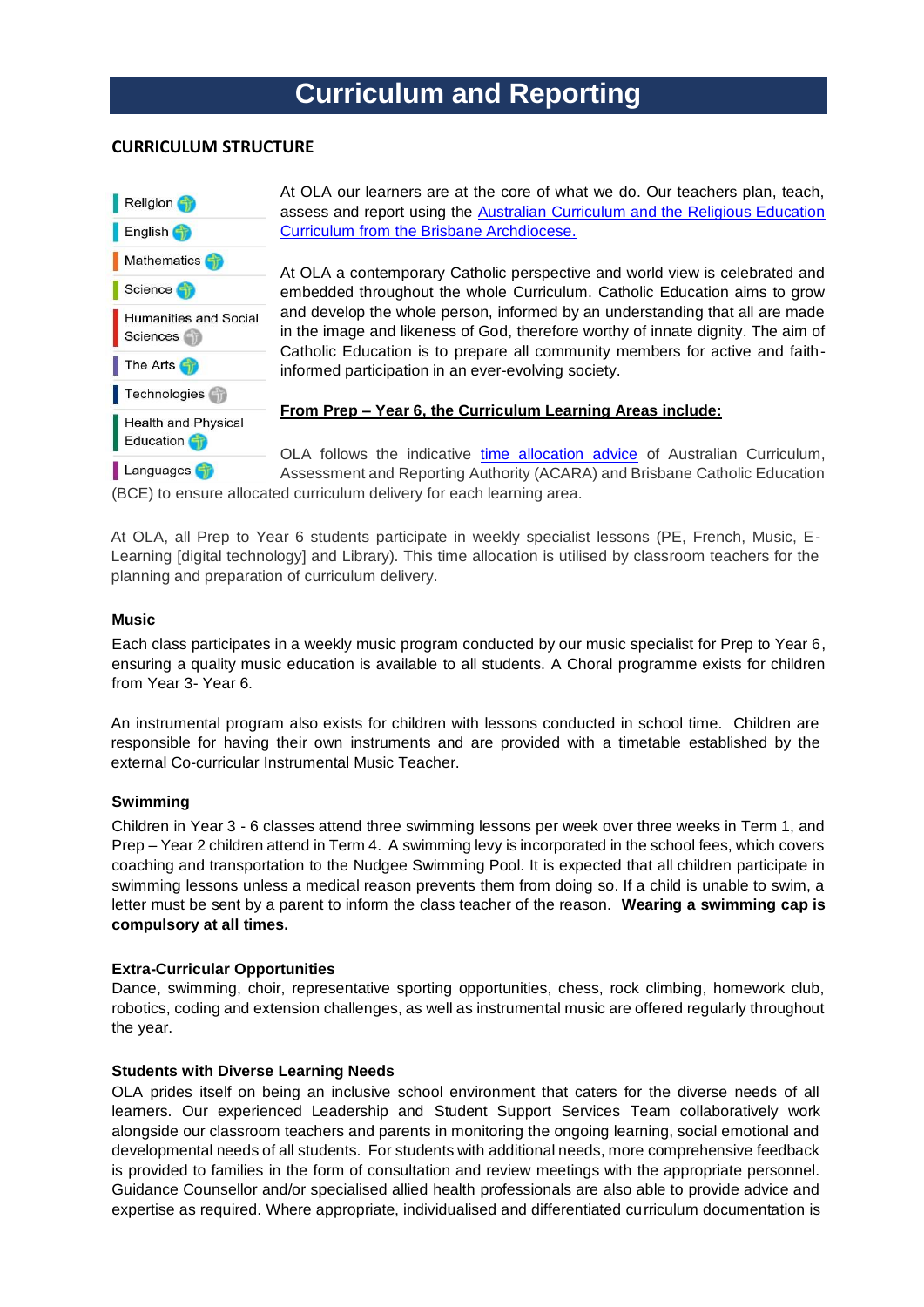provided and discussed with all stakeholders. Differentiated assessment opportunities are provided as required to enable our students to best demonstrate their knowledge, skills and abilities.

## **Nationally Consistent Collection of Data on School Students with Disability (NCCD)**

The Federal Government provides funding to schools to assist in providing for the educational needs of students with a disability. To ensure accountability of this funding all schools engage in an annual process to collect the following information:

• the number of school students receiving an adjustment due to disability.

• the level of adjustment they are receiving to access education on the same basis as other students. Students are counted in the NCCD if they receive ongoing adjustments at school due to disability. This assistance allows them to access education on the same basis as a child without disability. The NCCD uses the definition of disability in the Disability Discrimination Act 1992. Parents and Caregivers of children with a disability are informed of this process and included in consultation with staff from the school-based Student Support Services team.

#### **Assessment & Reporting**

The purpose of assessment is to gather information and make judgments about student learning in relation to curriculum goals guided by set criteria. Information is collected both during, and at the end of, each term. The teachers at OLA are committed to open communication with parents based on their professional understanding of an individual's growth in learning. To this end the following schedule applies:

• Information Meetings

These are held at the beginning of each year. Teachers explain class routines and provide general information about the year's programme.

• Interviews

Parent/Teacher Interview during Term 1 to share information about your child as a learner.

Parent/Teacher/Child led interviews are conducted in Term 3 with all families to discuss student achievements.

• Summative Reports

Each Semester a written report detailing student achievements is provided via the Parent Portal.

• Sharing of Student Work

Samples of your child's work can be accessed through TEAMS and other methods provided by the teacher - eg Blogs

Throughout the school year parents are welcome to make appointments with class teachers to discuss children's learning. Class teachers are always willing to elaborate on children's development with given notice. Please phone or email to arrange an appointment time.

#### **Standardised Testing**

The following assessment will be carried out to assist in presenting detailed information on individual children's performances in Literacy and Numeracy:

- PAT Reading and PAT Maths
- Year 3 NAPLAN Test
- Year 5 NAPLAN Test

#### **Camps and Excursion/Incursion**

Camps and excursions are an important part of contextualised learning. Learning experiences beyond the confines of the classroom situation allow for exposure to different environments, people or expertise and acknowledge different sources of information. The opportunity to learn beyond the confines of the classroom allows the children to develop responsible behaviour, their independence and interdependence along with gaining greater insight into the social interactions of their peers. Year 4 attend an overnight camping experience. Year 5 and 6 attend a 2 night, 3 day camp experience. Excursions and Incursions occur during the year to allow students to connect in different ways to the curriculum.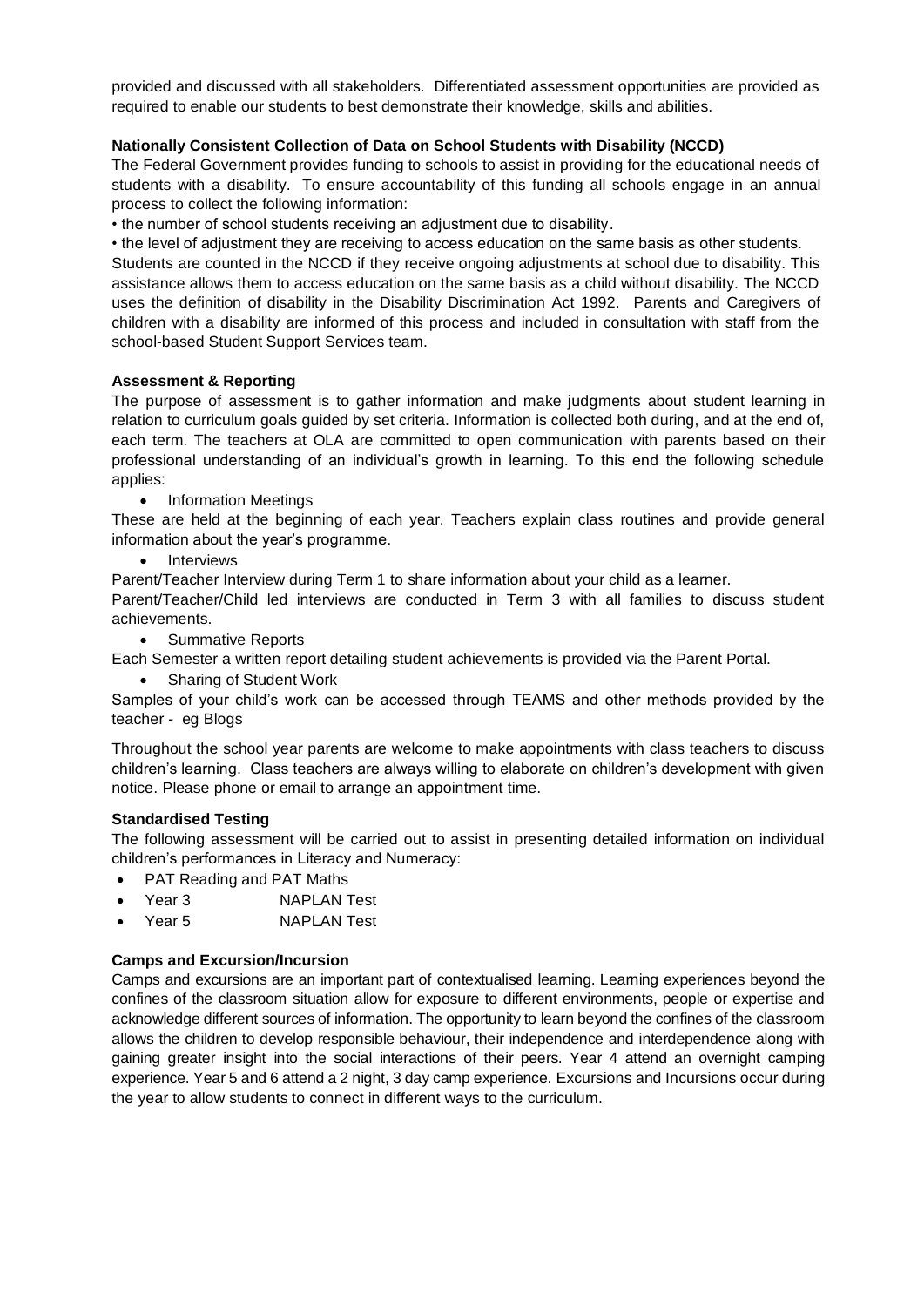# **Policies and Procedures**

## **School Hours**

| 8.15am - 8.35am       | <b>Before School Supervision</b>                   |
|-----------------------|----------------------------------------------------|
| 8.35am - 10.45am      | <b>Session 1</b>                                   |
| 10.45am - 10.55am     | Eat in Classroom                                   |
| 10.55am - 11.25am     | <b>First Break</b>                                 |
| 11.30am - 11.35am     | Franciscan 5 – Contemplative and meditative prayer |
| 11.35am - 1.35pm      | <b>Session 2</b>                                   |
| 1.35pm - 1.55pm       | Second Break                                       |
| $1.55$ pm $- 3.00$ pm | <b>Session 3</b>                                   |
| 3.00pm                | End of school day                                  |

#### **School Houses**

| House Name    | Colour        |
|---------------|---------------|
| <b>Bundal</b> | <b>Maroon</b> |
| Mianjin       | Green         |
| Warraba       | <b>Purple</b> |
| Wyampa        | <b>Blue</b>   |

#### **Arrival & Departure of Children**

Supervision for students begins at 8.15am. If students arrive prior to this, they are to wait on the seats in the Courtyard. Upon arrival, children may place school bags in the designated class areas, then proceed to the supervised play area. Children are **not** permitted to stay in classrooms prior to class commencing, without teacher supervision. Children and families are asked to depart promptly at 3.00pm. Unless Principal permission is given, no student is to remain in the school following dismissal.

#### **Absent Children**

A parent must notify the school in the event of a child being absent. Preferred notification is by BCE Connect App or Parent Portal. The office will send a SMS message to the main parent contact if after roll call, a child is absent and notification has not been received from a parent.

#### **Assembly**

A school assembly takes place each Monday in the Multi Purpose Hall. Classes are to be seated by 8.50am for a prompt start.

#### **Catholic Early EdCare - OSHC**

Wavell OSHC is located on the grounds of Our Lady of the Angels. The students who predominantly attend our service are from OLA or Wavell Heights State School. For more information, please visit <https://www.catholicearlyedcare.qld.edu.au/wavell-outside-school-hours-care-wavell-heights/>

#### **Evacuation and Lockdown Procedure**

The School Critical Incidents Procedures document provided details regarding Fire Drill and Lock Downs. Each area of the school has an evacuation map displayed that indicates the route to follow to the designated safety zone. All staff, students and visitors on site (including parents) are to take part in practise evacuations. The school practises the evacuation drill twice a year.

As there is no way of telling if these events are drills or real situations, we treat each incident as if it is an actual threat. In the event of an emergency parents will be notified and are not to approach the school. Further instructions will be communicated in a timely manner.

Staff/Students/Parents and volunteers should NEVER speak to the media regarding an incident that has occurred at school. Protocols are in place within Catholic Education, which will need to be followed strictly, regarding these extreme events. If the media attempts to approach you to gain information, you should direct them to the Principal, or state 'No Comment'.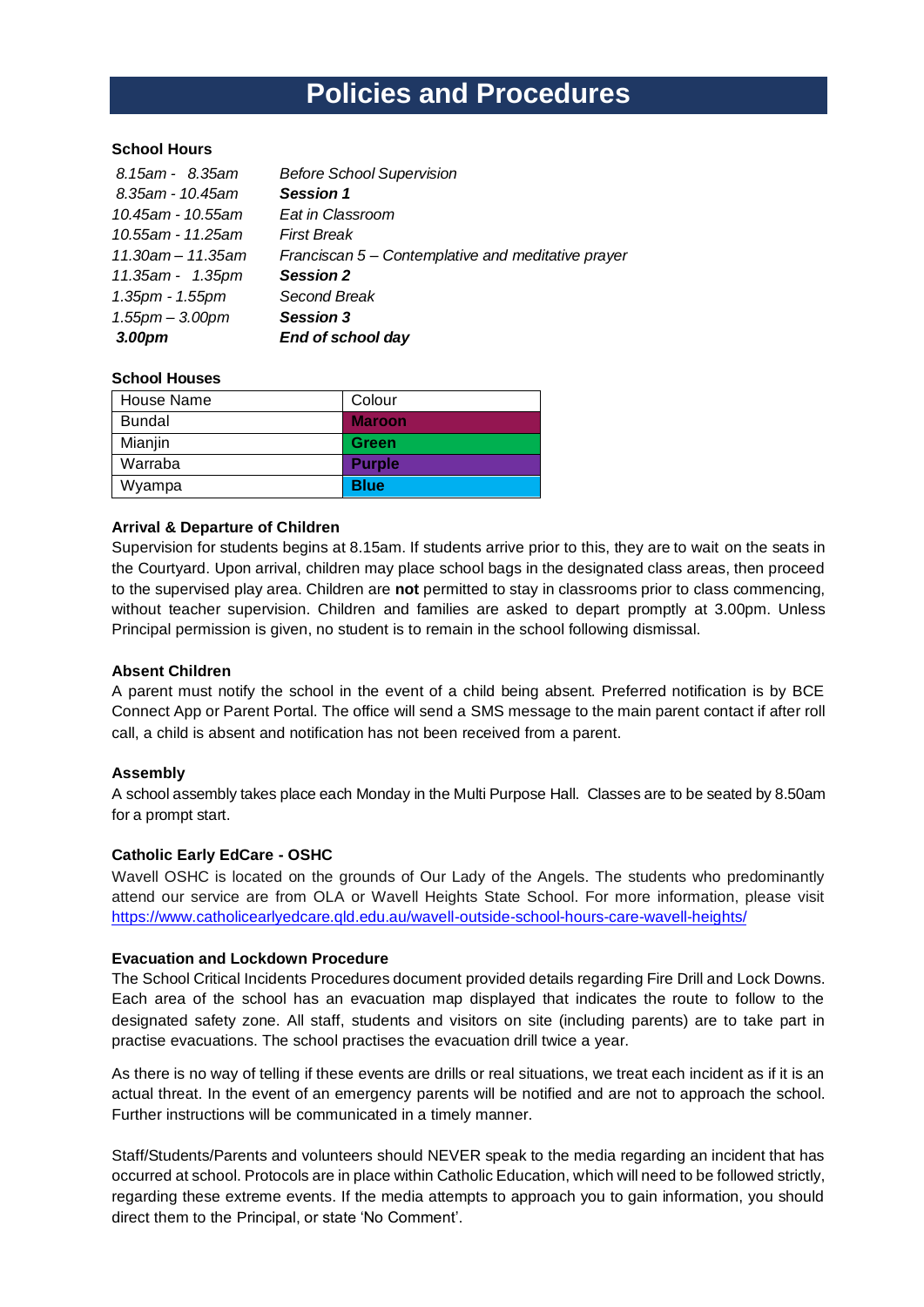## **Fees**

The School Fee Policy, Schedule of Fees and how to make payment are available from the Parent Portal or the website.

## **First Aid Facilities**

The sick room in the Administration Block stores the major first aid equipment and kits. Children and adults requiring first aid treatment of serious injuries are to be directed to the office for treatment by a Senior First Aid Officer. Parents of sick or injured children will be notified if deemed necessary by a first aid officer. Details of minor accidents and treatments are recorded in the First Aid book. More serious incidents are to be reported to the WHSO for online lodgement to BCE.

## *If children are genuinely not well enough to participate in class activities, they should not attend school.*

The Qld Health Time Out Poster can be found on the Parent Portal or via **[this link.](https://www.health.qld.gov.au/__data/assets/pdf_file/0022/426820/timeout_poster.pdf)**

## **Medication**

If your child requires medication whilst at school, you will need to complete a Student Medication Request form, available at the school office or on the parent portal. This will need to be signed by yourself and/or your local GP and then returned to the school office.

For children who have a serious ongoing medical condition, a Medical Action Plan, signed by a medical practitioner. will need to be provided to the school. A record of your child's condition and/or medication will be recorded at the school.

BCE schools must follow this procedure to reduce the risks associated with giving students:

- prescribed medication (including scheduled drugs, complex and long-term medication)
- emergency medication
- non-prescribed medication (including over-the-counter medications)
- paracetamol

This procedure applies during school hours and all school activities such as excursions, camps, sporting events and international travel. It is your responsibility as a parent/carer to make sure any medication, Student Medication Request Forms and Medical Action Plans your child requires is available and up-todate.

## **Guidance Counsellor**

The Guidance Counsellor assists with the academic, social, emotional and behavioural needs of all students. However, if a particular child's needs require Guidance intervention, a referral to the Student Support Team is to be completed, thereby initiating the support process. Written parent permission must be gained prior to the counsellor seeing a child. Guidance support can also be provided through parent consultations, staff/parent training programmes, specific testing of children, or referral to specialists for further diagnosis/treatment.

## **Homework**

The OLA Homework Policy is available on the OLA website and Parent Portal.

## **Newsletter**

Our newsletter is emailed fortnightly on a Tuesday and provides important communication about the many happenings at school. Please view the calendar of events which is also available on the Parent Portal or BCE Connect App.

#### **Permission Slips**

Permission slips are emailed to legal guardians via EdSmart. The online system is extremely easy for parents to use. Instead of paper forms coming home in your child's school bag, you will be sent an email notification, with a link that opens a secure web page version of the form to complete and submit. You can do this on your phone, tablet or computer.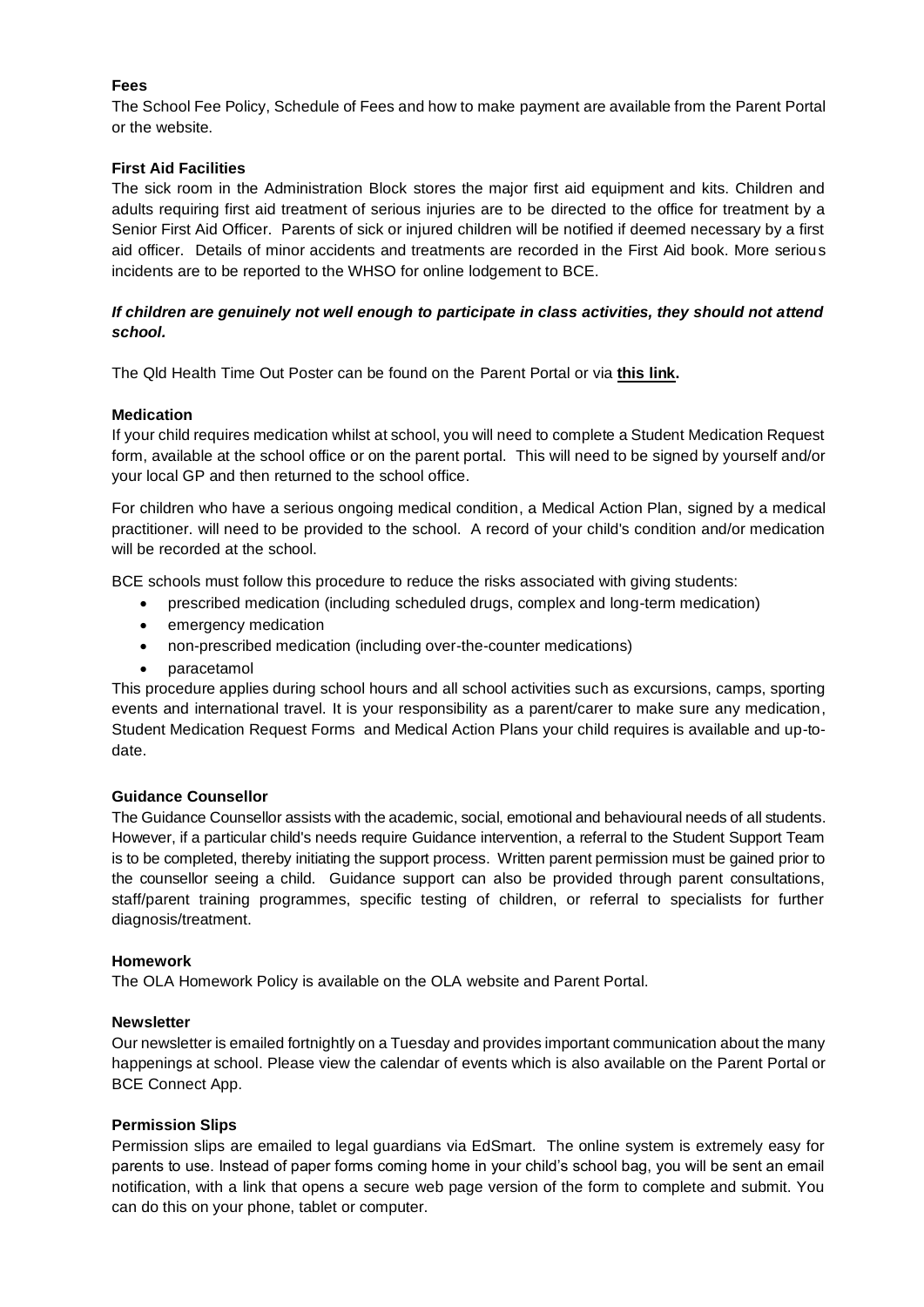## **Qkr!**

Qkr! by Mastercard is an easy to use app for school purchases. It provides a convenient and efficient way to pay for all tuckshop and uniform shop purchases. Qkr! is also used for special occasions like school events, charity donations, discos, and fundraising events. Getting started is easy – just download the app and register.

## *Qkr!* **Refunds: Tuckshop Orders**

To reduce school costs, cancelled food orders are refunded in the form of credit for future orders. The purchase must be cancelled on the *Qkr!* App and a 'Refunded' stamp will appear on your eReceipt confirming that the order has been cancelled and a credit is available for future food orders. The value of any outstanding food order credits will automatically be deducted from your next *Qkr!* food order. If orders are not cancelled before the cut-off, refunds and credits will not be available.

## *Qkr!* **Refunds: All other Payments (Non-food)**

Uniform orders will not be refunded. Please visit the Uniform Shop to arrange an instore credit. All other purchases made via *Qkr!* are non-refundable via the App. All care is to be made when making a specific purchase.

## **Tuckshop**

The tuckshop operates on Monday, Wednesday and Friday. Orders are completed on Qkr! app. Tuckshop baskets are collected by children at the beginning of lunchtime and orders are distributed by the teacher. Tuckshop baskets are returned to the tuckshop once orders have been distributed.

## **Uniforms**

Our Lady of the Angels' school community takes pride in its school uniform. It is a highly visible symbol of who we are. The wearing of the school uniform helps to maintain a sense of belonging amongst all children in the school. It is also a public symbol to the community of who the children are. The wearing of school uniform in a neat and tidy manner is to be assisted by teachers encouraging the correct items being worn and worn properly. Children are expected to wear the full school uniform with pride and keep it clean and presentable. Parents are asked to ensure their child is wearing the correct school uniform at all times. Substitutes are not acceptable. All items (except for shoes and track pants) can be purchased from the school's Uniform Shop. The Uniform Shop is open Tuesday morning during Term time from 8.30am – 9.15am. Orders can also be placed on Qkr! for delivery every Tuesday.

## *Please ensure that all items are clearly marked with the child's name.*

Formal Uniform Formal Checked Uniform OLA School Socks or White socks that cover the ankle are to be worn with both uniforms Black shoes OLA Wide Brim Hat or OLA Bucket Hat

Sports Uniform Years P-6 Navy Shorts Sports Shirt with house colour OLA School Socks or White socks that cover the ankle are to be worn with both uniforms Sports shoes

Cold Weather Options School Jacket/V-neck jumper Navy tights (Plain navy track pants may be purchased elsewhere)

Hair

Hair ribbons, headbands, clips or scrunchies should be Navy, Red or White. Hair that is longer than shoulder length should be tied up in a pony tail or similar. Hair should be kept neat and tidy at all times.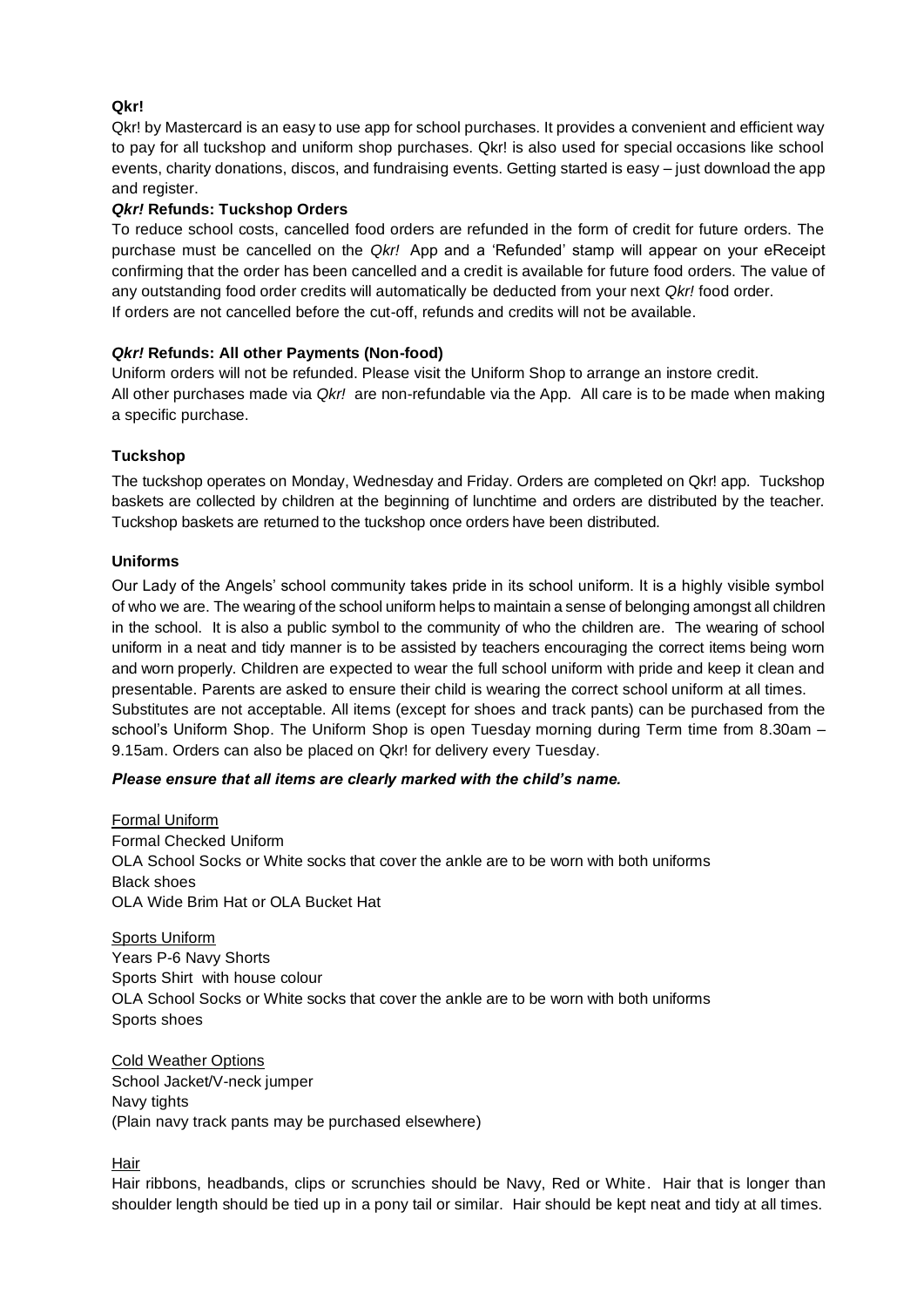**Jewellery** 

Acceptable forms of jewellery may include one or more of the following:

- A set of earrings; these being plain surgical studs or sleepers worn in the lower ear lobes. One piercing per earlobe is permitted.
- One necklace with a religious symbol.
- No rings or wrist jewellery allowed, except for a watch (Not a Smart Watch) and medical bracelets.

All jewellery is to be removed by students before playing in school sports teams and before participating in competitive physical educational activities. In general, this would not include Health and Physical Education lessons.

## **Cleanliness and Hygiene**

Cleanliness and grooming standards are expected to be well maintained by all students. Students are not permitted to wear nail polish or make-up. Students are reminded to regularly wash hands and are encouraged to utilise hand sanitiser when needed.

## **Sun Safety**

The children are to wear the OLA broad brimmed or bucket hat at all times when outdoors including to and from school. The school's policy is **HAT ON, WE PLAY!** 

## **The Sunsmart Policy Statement is available from the Parent Portal or website.**

## **Student mobile phones**

Student phones must be left at the school office during school hours.

## **Visitors to the school**

All visitors during school hours (including parents and guardians) must report to the school office to sign in.

## **Workplace Health & Safety**

Workplace Health and Safety is an integral part of our environment and we work hard to ensure that our school is a safe environment for our children, staff and parents. OLA complies with all the workplace Health and Safety requirements of legislation and Brisbane Catholic Education. The school has policies in place in regard to safety issues and the school environment is regularly inspected to ensure all safety issues are addressed. Staff, parents and children are encouraged to communicate with the WHS Committee any issues that may arise and if additional policies are required. OLA has a Work Place Health & Safety School Officer dedicated to this area of work.

## **Student Protection Contacts**

Student protection is everyone's business! If any parent, student of staff member is made aware of child abuse or suspected abuse, they are required to report directly to a Student Protection Contact (SPT). Student protection posters are visible in every learning space and photos of the SPC's are attached to these posters. The schools SPC members include Principal, Assistant Principal and Guidance Counsellor. It is the responsibility of all to 'Recognise, React and Report' any known, potential or likely harm to children and minor under the age of 16 years.

## **Complaints**

In managing a complaint from a student, parent or guardian, the following principles apply:

- Interactions are people and solutions focussed: build on trusting relationships by respecting individuals and the community
- Understanding that students, parents and guardians have a right to voice complaints
- Accessibility of information on how and where to make a complaint is available and easy to access via the School Portal